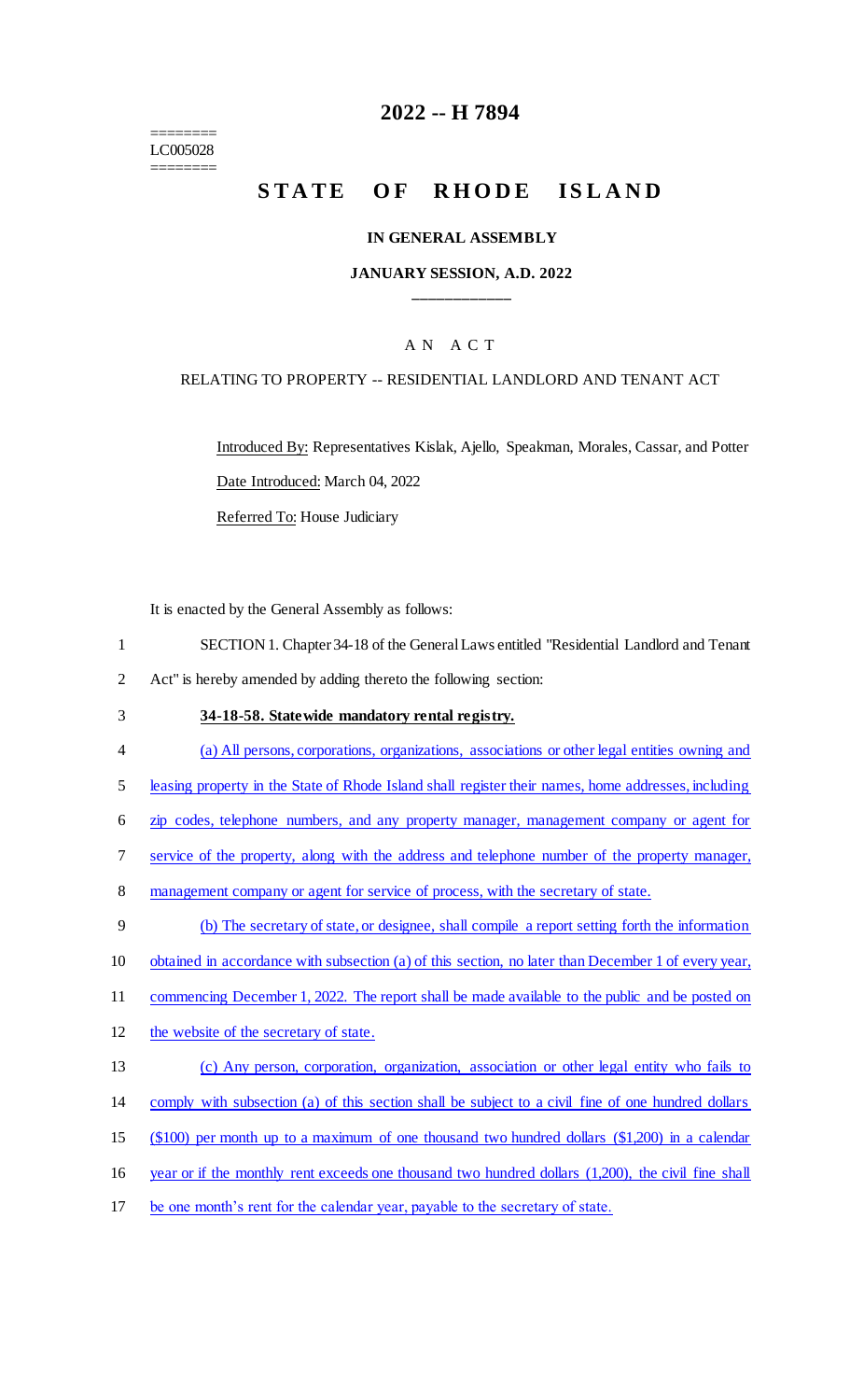======== LC005028 ========